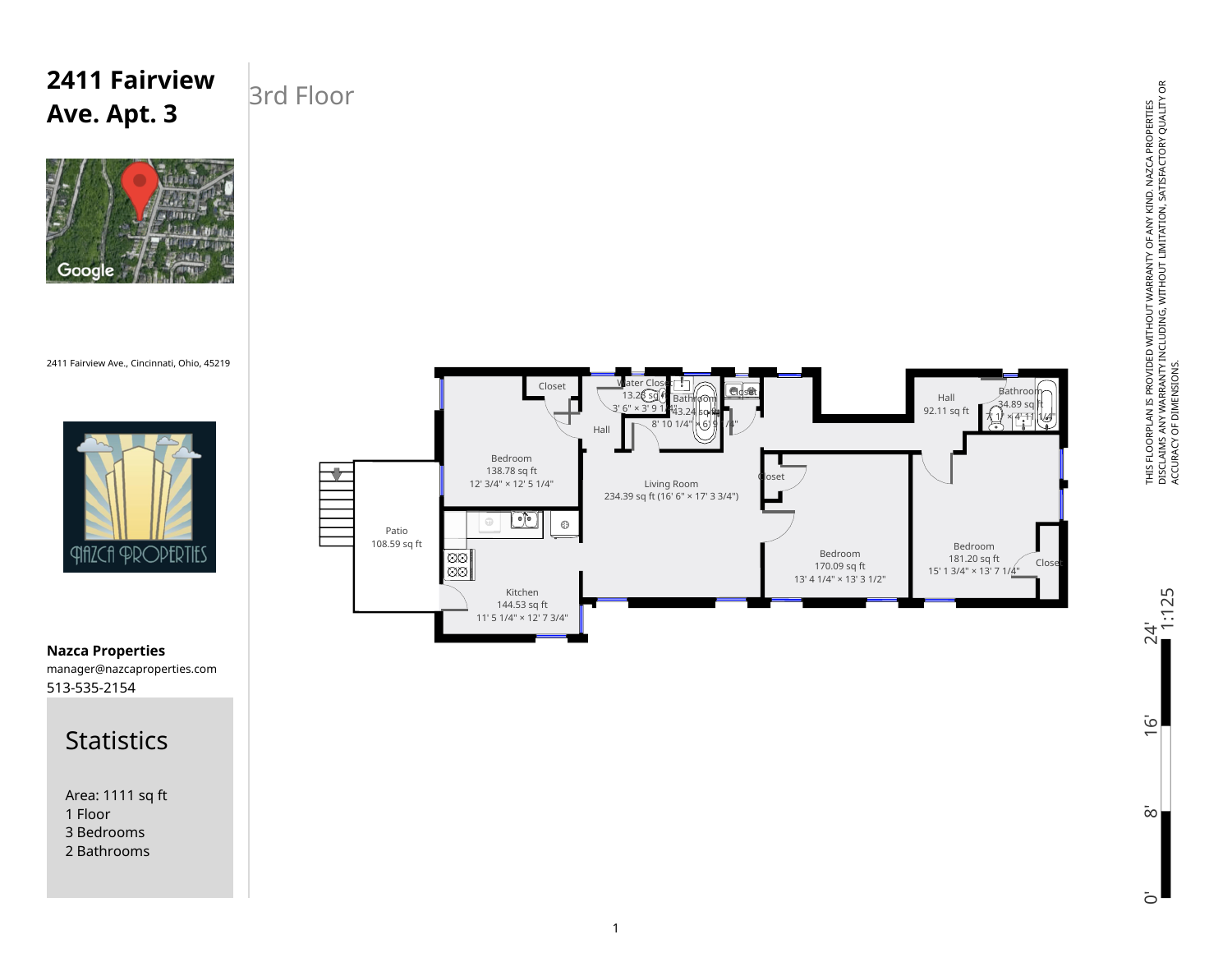### Bathroom

| Width:          | 4' 11 1/4"  |
|-----------------|-------------|
| Length:         | 7'1''       |
| Area            | 34.89 sq ft |
| Perimeter       | 24' 1/4"    |
| Ceiling Height: | 8'101/2"    |
|                 |             |





THIS FLOORPLAN IS PROVIDED WITHOUT WARRANTY OF ANY KIND. NAZCA PROPERTIES<br>DISCLAINS ANY WARRANTY INCLUDING, WITHOUT LIMITATION, SATISFACTORY QUALITY OR<br>ACCURACY OF DIMENSIONS. DISCLAIMS ANY WARRANTY INCLUDING, WITHOUT LIMITATION, SATISFACTORY QUALITY OR THIS FLOORPLAN IS PROVIDED WITHOUT WARRANTY OF ANY KIND. NAZCA PROPERTIES ACCURACY OF DIMENSIONS.

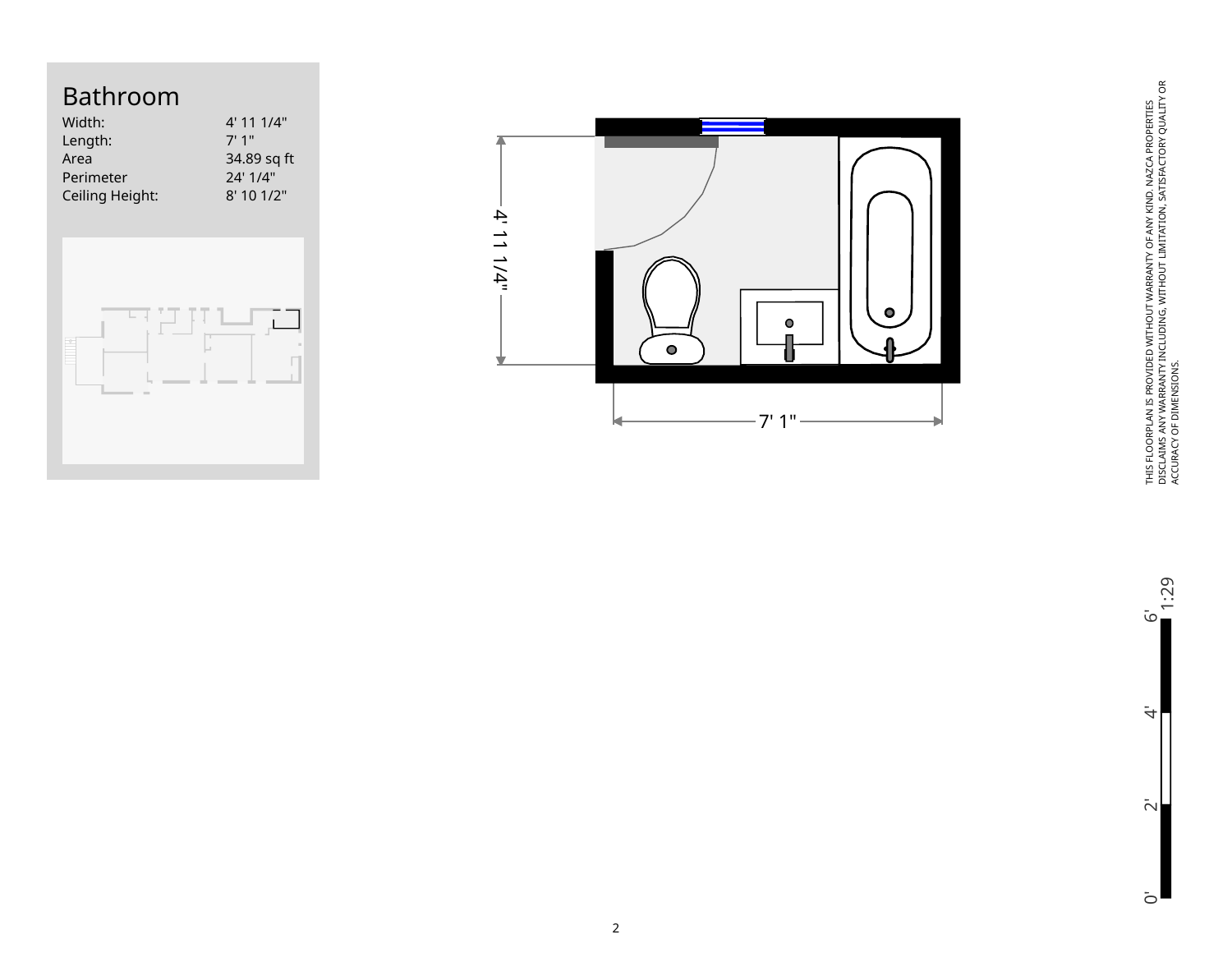| Bedroom<br>Width:<br>Length:<br>Area<br>Perimeter<br>Ceiling Height: | 13' 7 1/4"<br>15' 1 3/4"<br>181.20 sq ft<br>57' 5 3/4"<br>8' 10 1/2" | 15' 1 3/4"          |                                                                                                                                                                                       |
|----------------------------------------------------------------------|----------------------------------------------------------------------|---------------------|---------------------------------------------------------------------------------------------------------------------------------------------------------------------------------------|
|                                                                      |                                                                      | 13' 7 1/4"          | THIS FLOORPLAN IS PROVIDED WITHOUT WARRANTY OF ANY KIND. NAZCA PROPERTIES<br>DISCLAIMS ANY WARRANTY INCLUDING, WITHOUT LIMITATION, SATISFACTORY QUALITY OR<br>ACCURACY OF DIMENSIONS. |
|                                                                      | Hung Window                                                          | - Height: 5' 5 1/2" |                                                                                                                                                                                       |
| $\mathbf 2$                                                          | Hung Window                                                          | - Height: 5' 5 1/2" | $6'$<br>1:70                                                                                                                                                                          |
| $\left  \right $                                                     | Hung Window                                                          | - Height: 5' 5 1/4" | $\bar{\sim}$<br>$\overline{\phantom{0}}$                                                                                                                                              |

0' 4' 8' 12' 16'  $\bar{\infty}$  $\ddot{a}$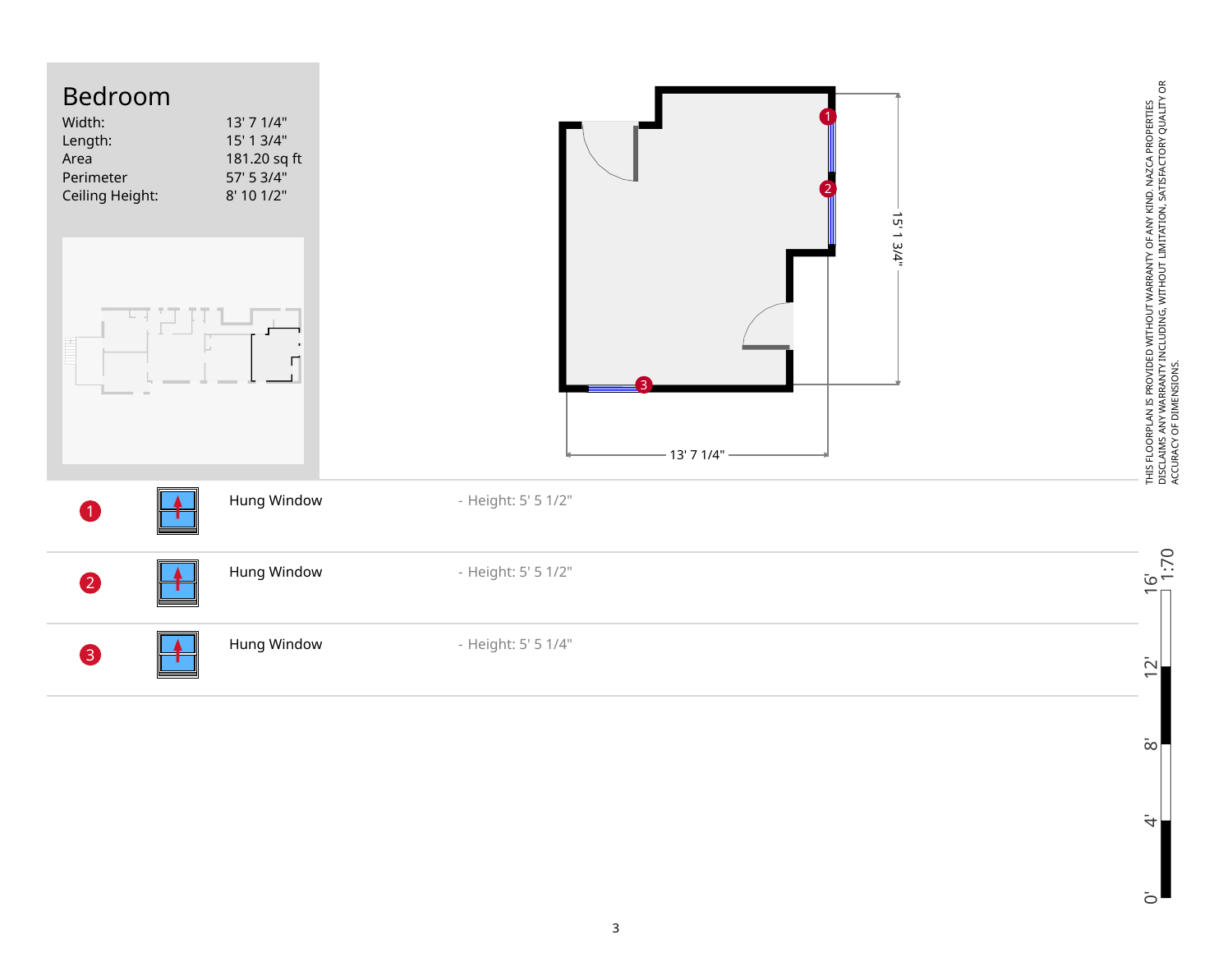





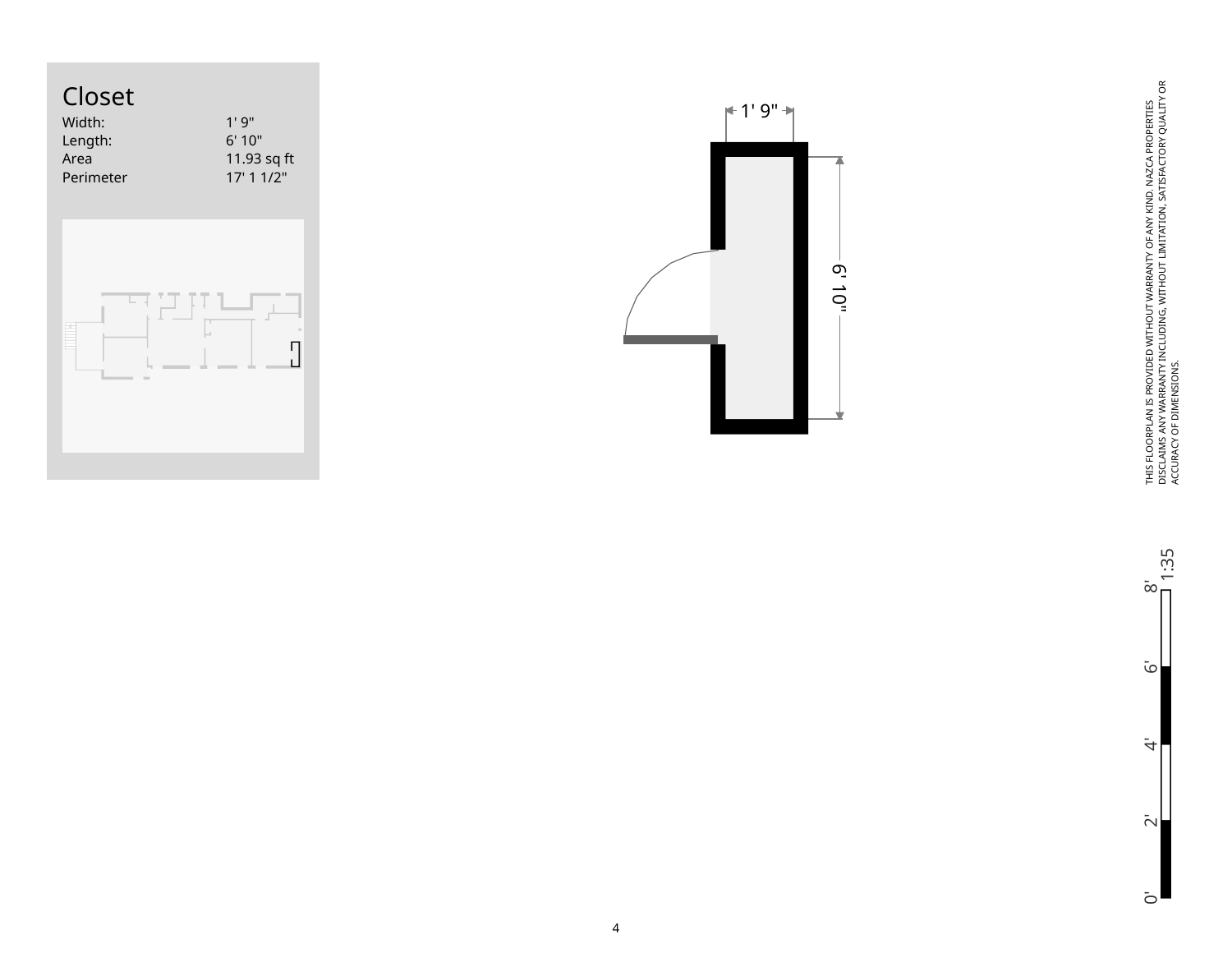

 $\bar{\infty}$ 

 $\ddot{4}$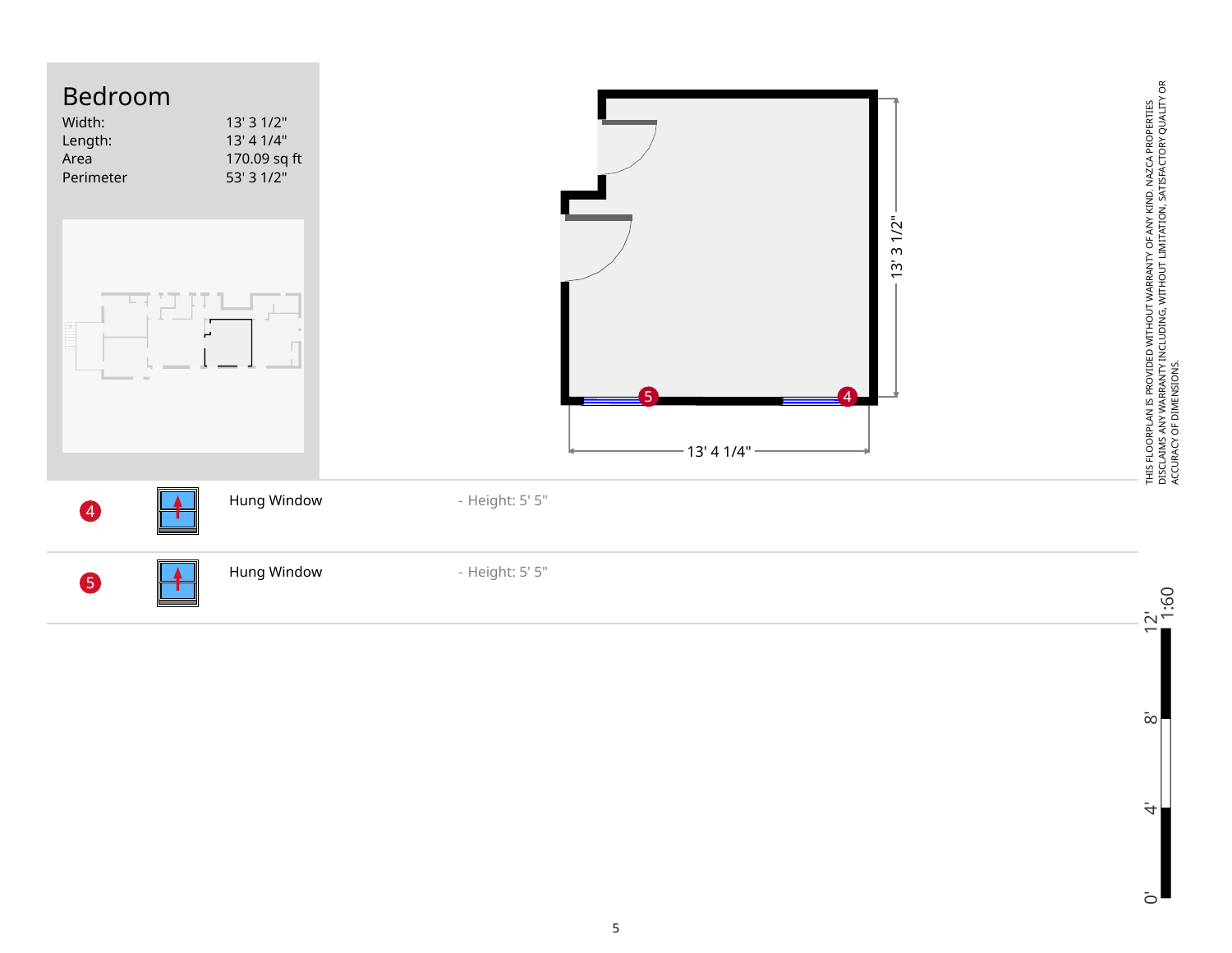## Closet

| Width:    | 1'31/2"        |
|-----------|----------------|
| Length:   | 4'11/2"        |
| Area      | 5.29 sq ft     |
| Perimeter | $10'$ 9 $1/2"$ |
|           |                |





THIS FLOORPLAN IS PROVIDED WITHOUT WARRANTY OF ANY KIND. NAZCA PROPERTIES<br>DISCLAINS ANY WARRANTY INCLUDING, WITHOUT LIMITATION, SATISFACTORY QUALITY OR<br>ACCURACY OF DIMENSIONS. DISCLAIMS ANY WARRANTY INCLUDING, WITHOUT LIMITATION, SATISFACTORY QUALITY OR THIS FLOORPLAN IS PROVIDED WITHOUT WARRANTY OF ANY KIND. NAZCA PROPERTIES ACCURACY OF DIMENSIONS.

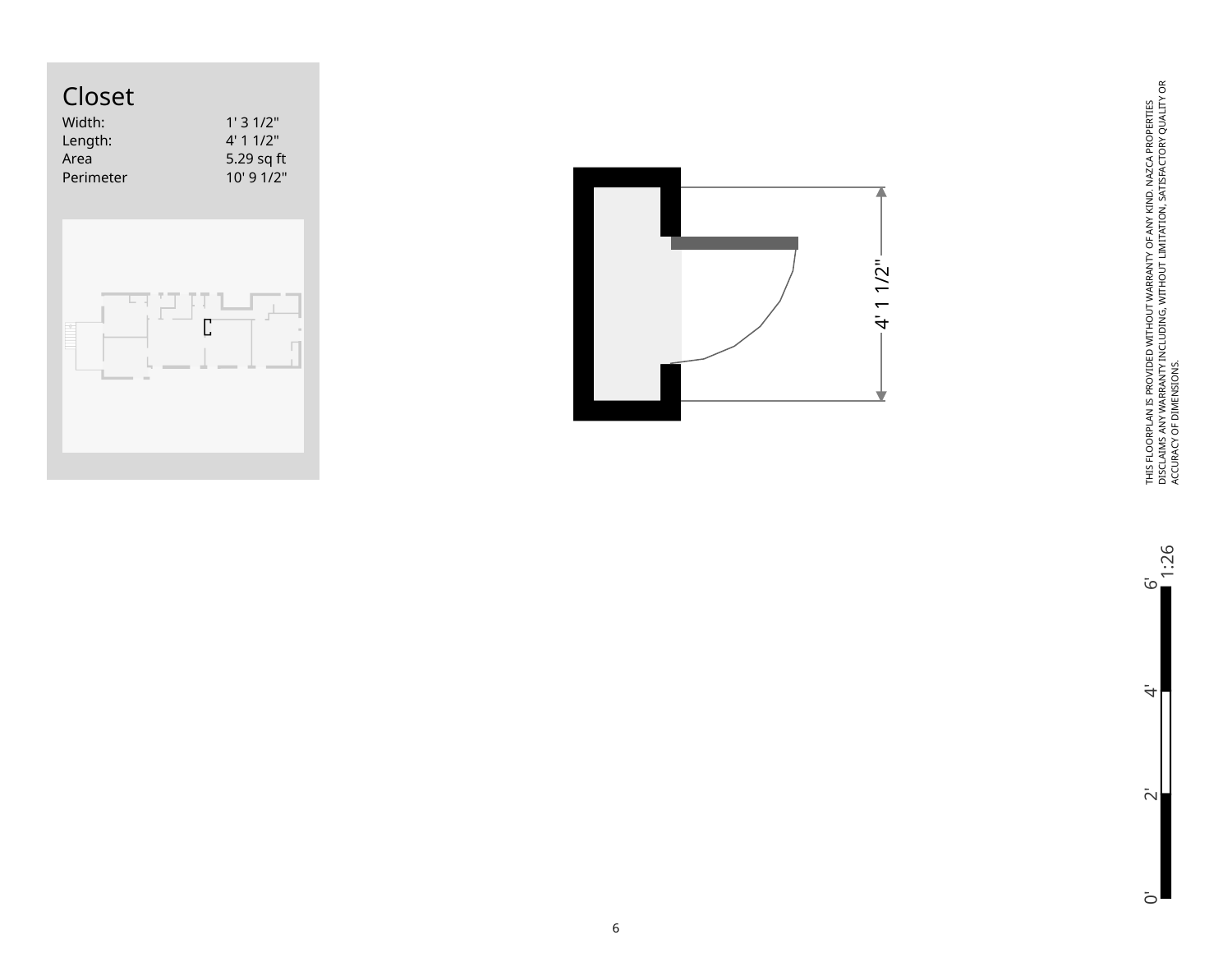

0' 4' 8' 12' 16'  $\overline{2}$  $\bar{\infty}$  $\ddot{\tau}$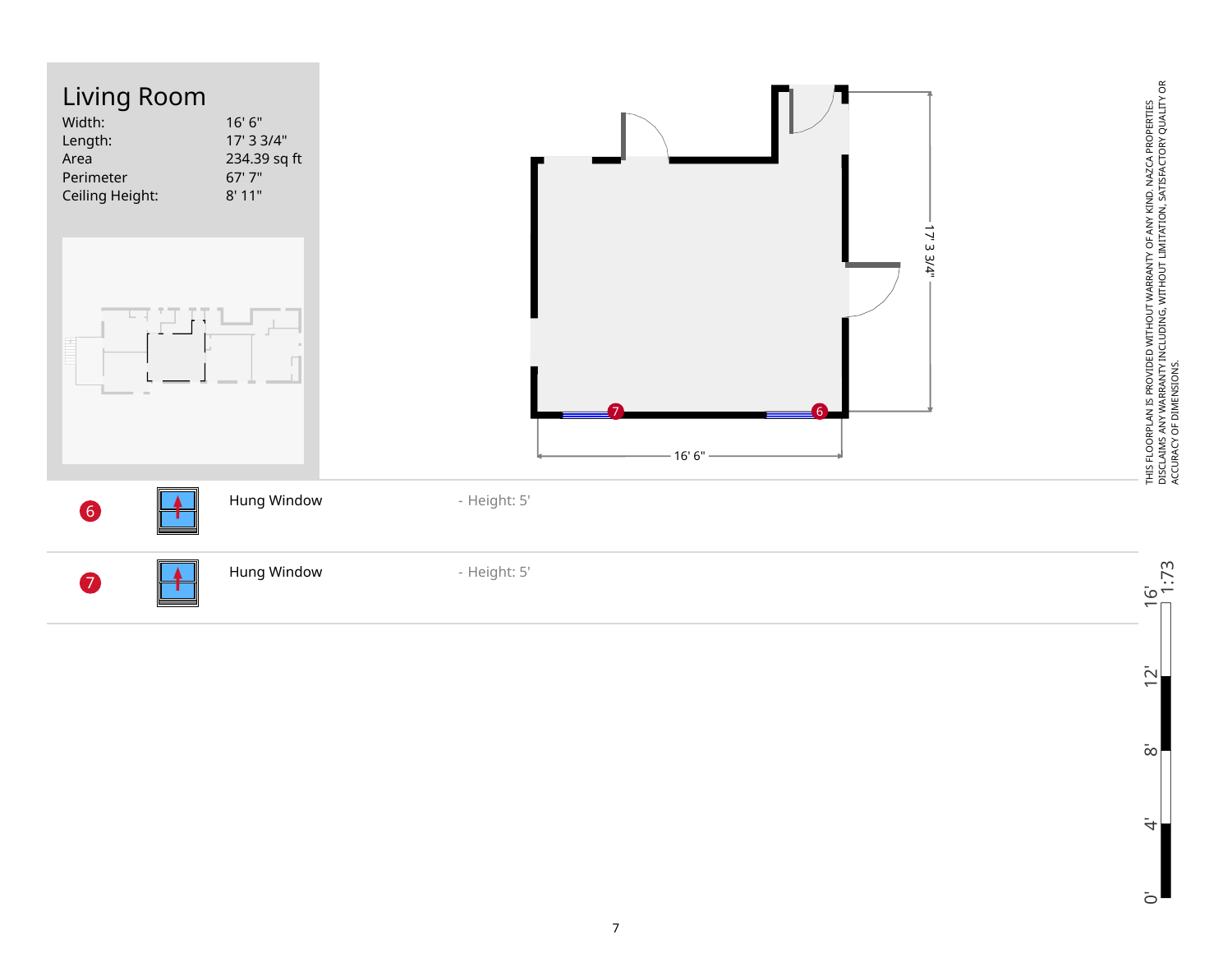

 $\tilde{\omega}$ 

 $\ddot{\tau}$ 

 $\bar{\sim}$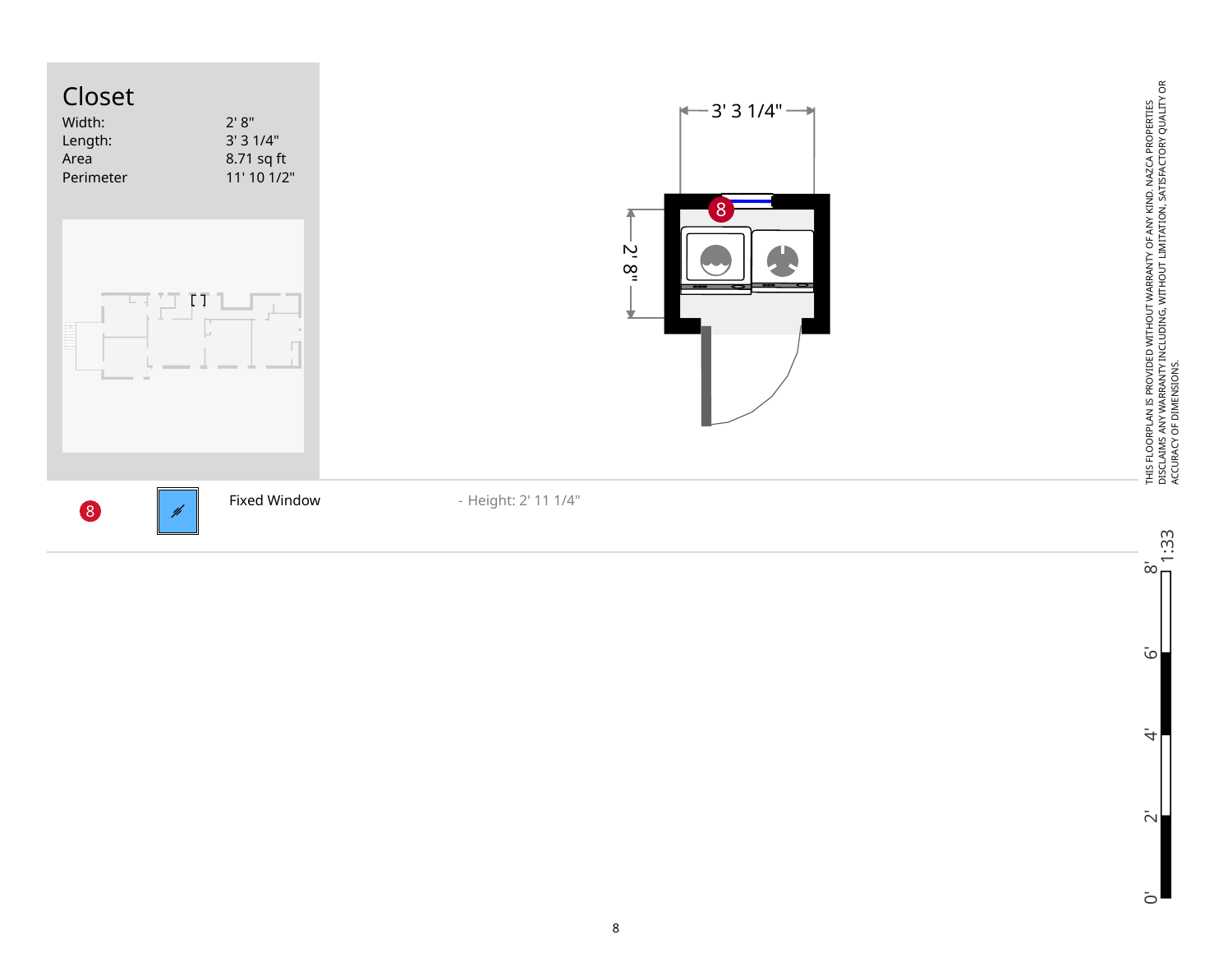



اح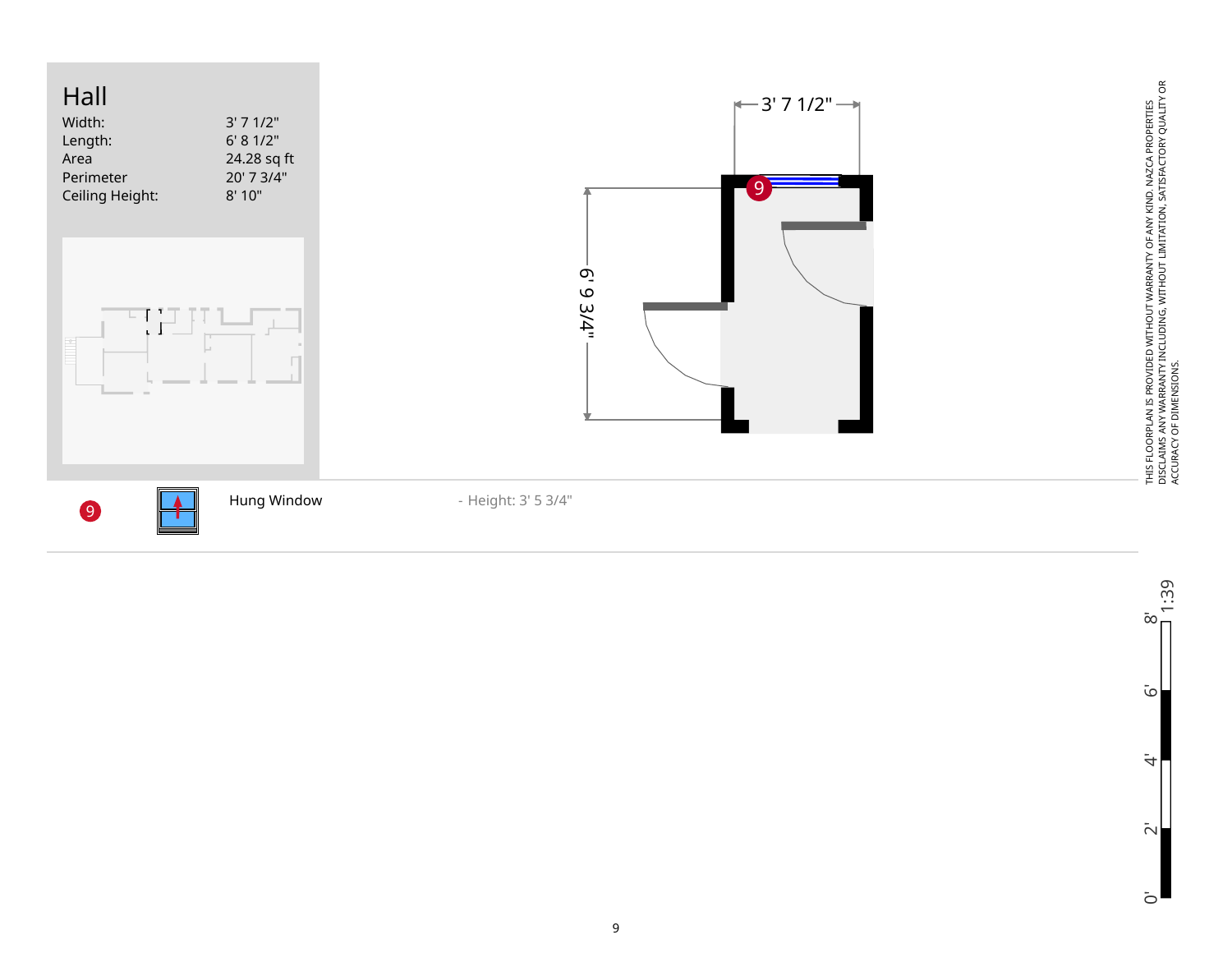



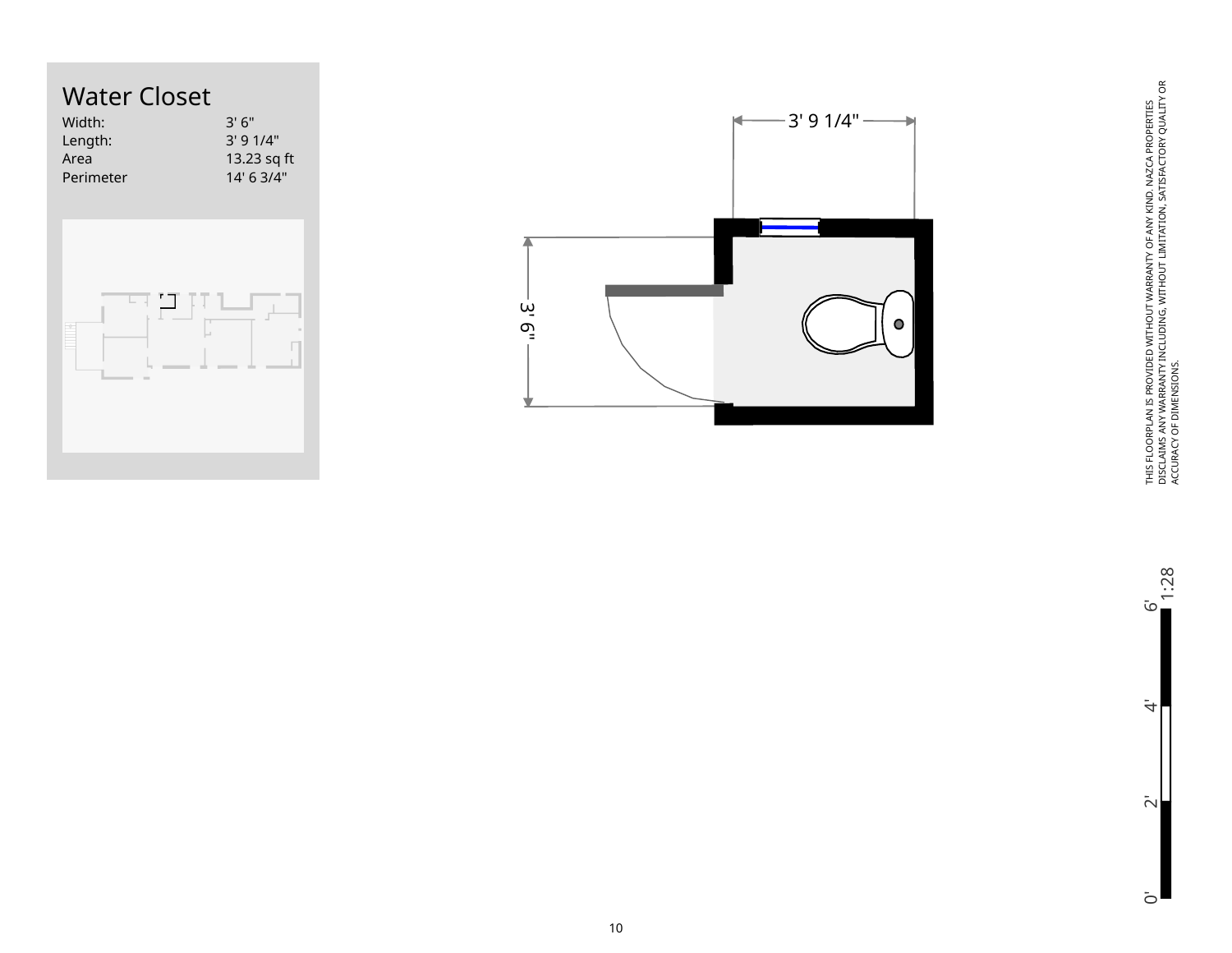

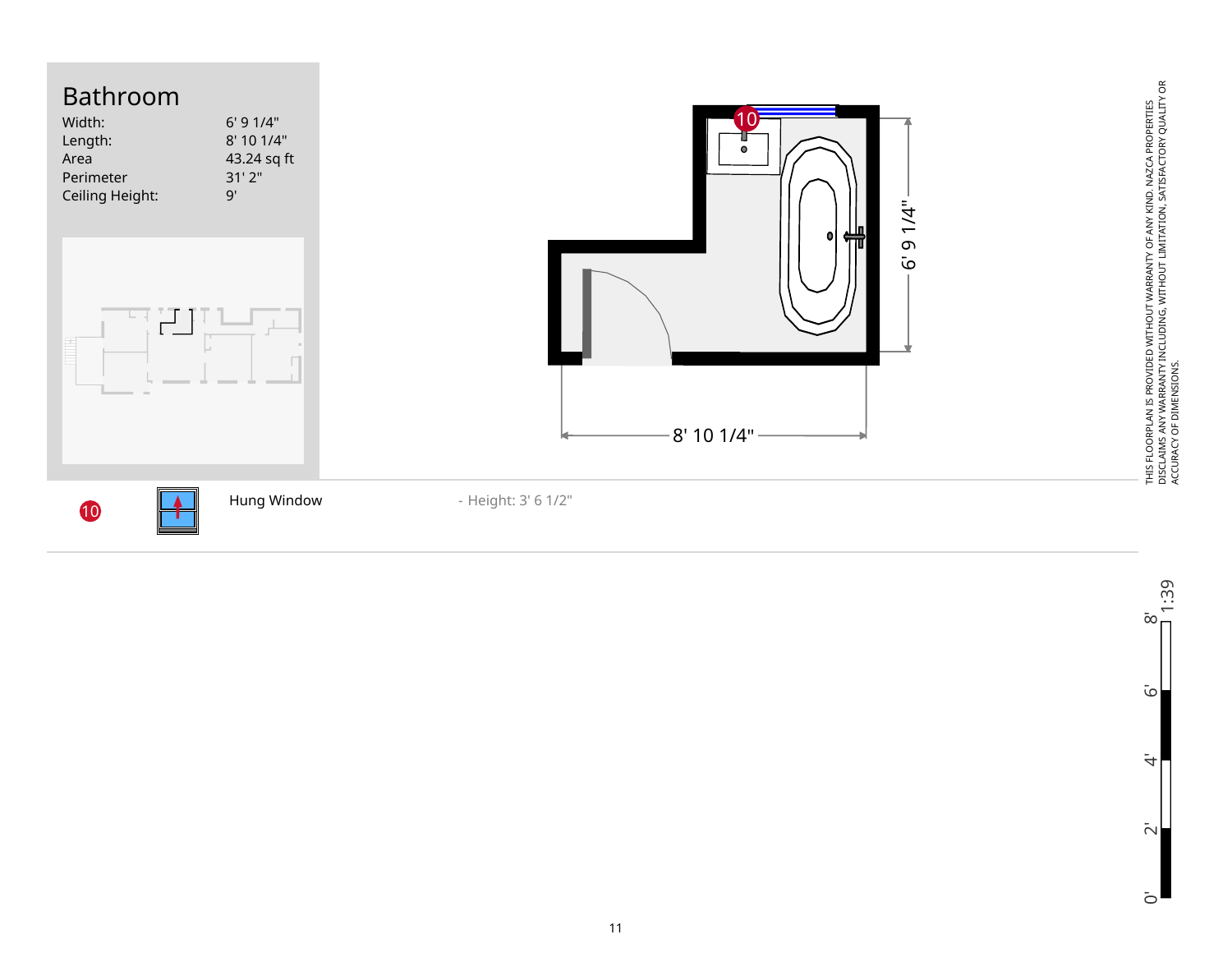

 $\bar{\infty}$ 

 $\ddot{4}$ 

 $\bar{c}$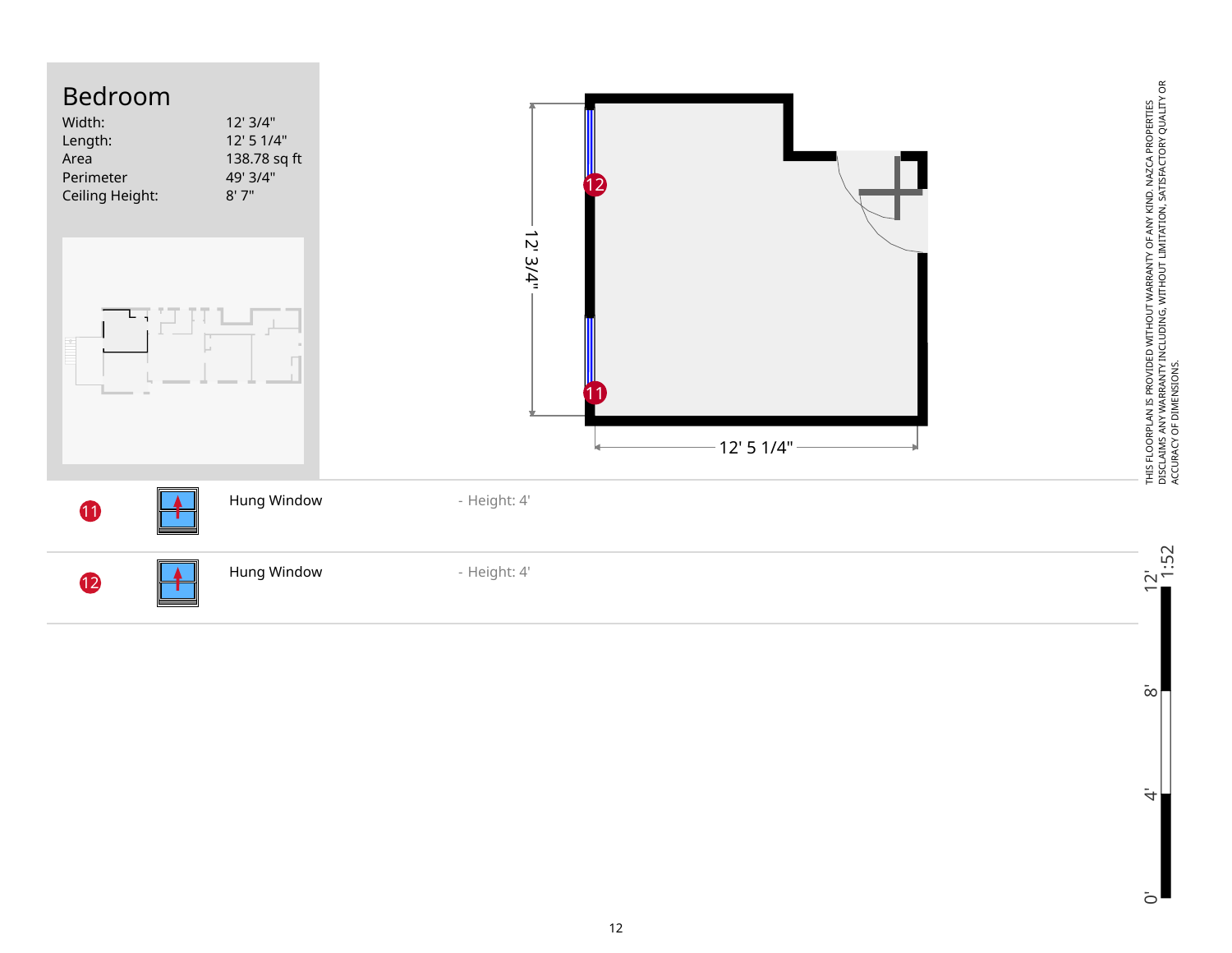

| Width:<br>Length: | 1'93/4"<br>4'91/2" |
|-------------------|--------------------|
| Area              | 8.72 sq ft         |
| Perimeter         | 13' 2 3/4"         |
|                   |                    |





THIS FLOORPLAN IS PROVIDED WITHOUT WARRANTY OF ANY KIND. NAZCA PROPERTIES<br>DISCLAIMS ANY WARRANTY INCLUDING, WITHOUT LIMITATION, SATISFACTORY QUALITY OR<br>ACCURACY OF DIMENSIONS. DISCLAIMS ANY WARRANTY INCLUDING, WITHOUT LIMITATION, SATISFACTORY QUALITY OR THIS FLOORPLAN IS PROVIDED WITHOUT WARRANTY OF ANY KIND. NAZCA PROPERTIES ACCURACY OF DIMENSIONS.

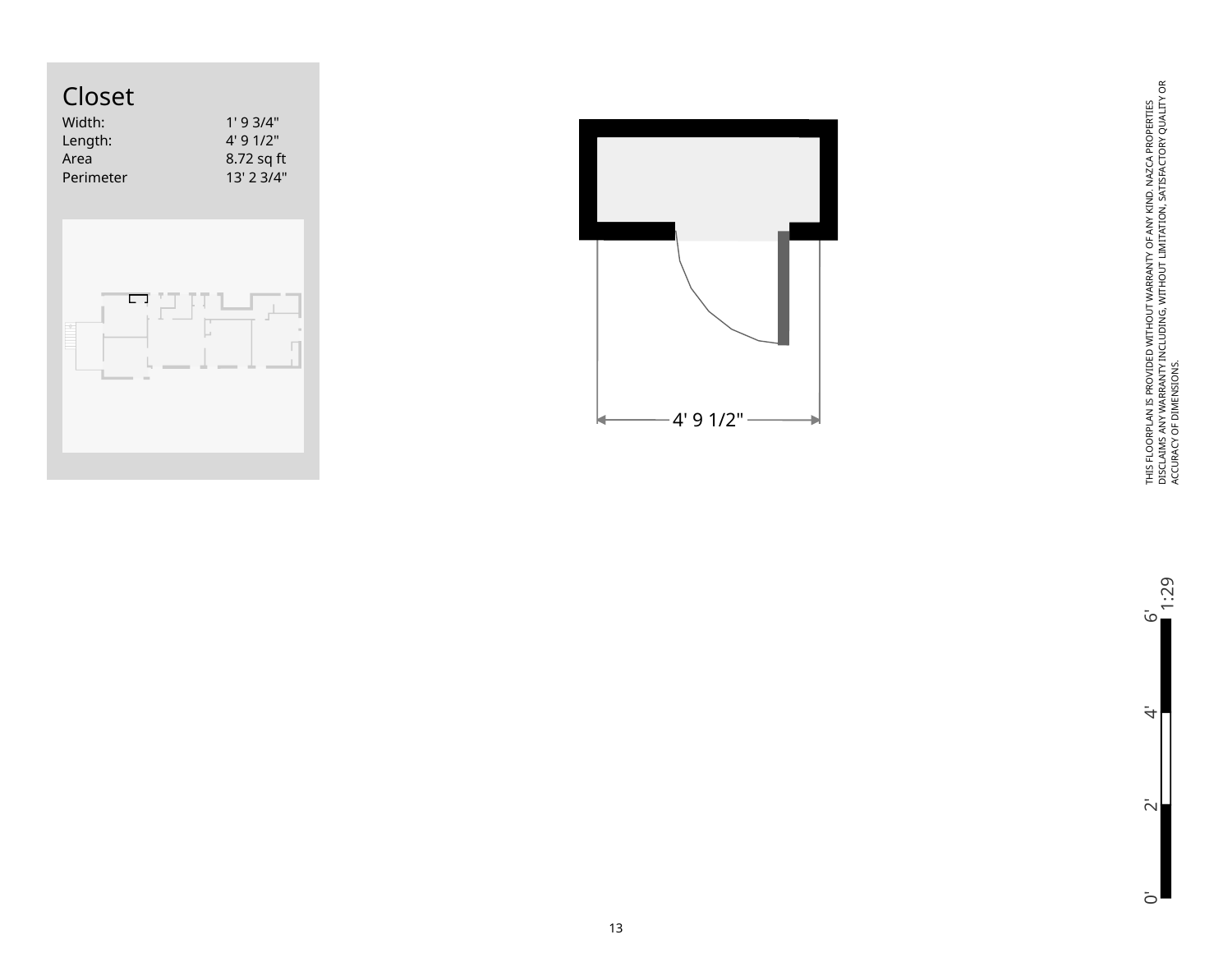

 $\bar{\infty}$ 

 $\dot{\overline{z}}$ 

 $\bar{c}$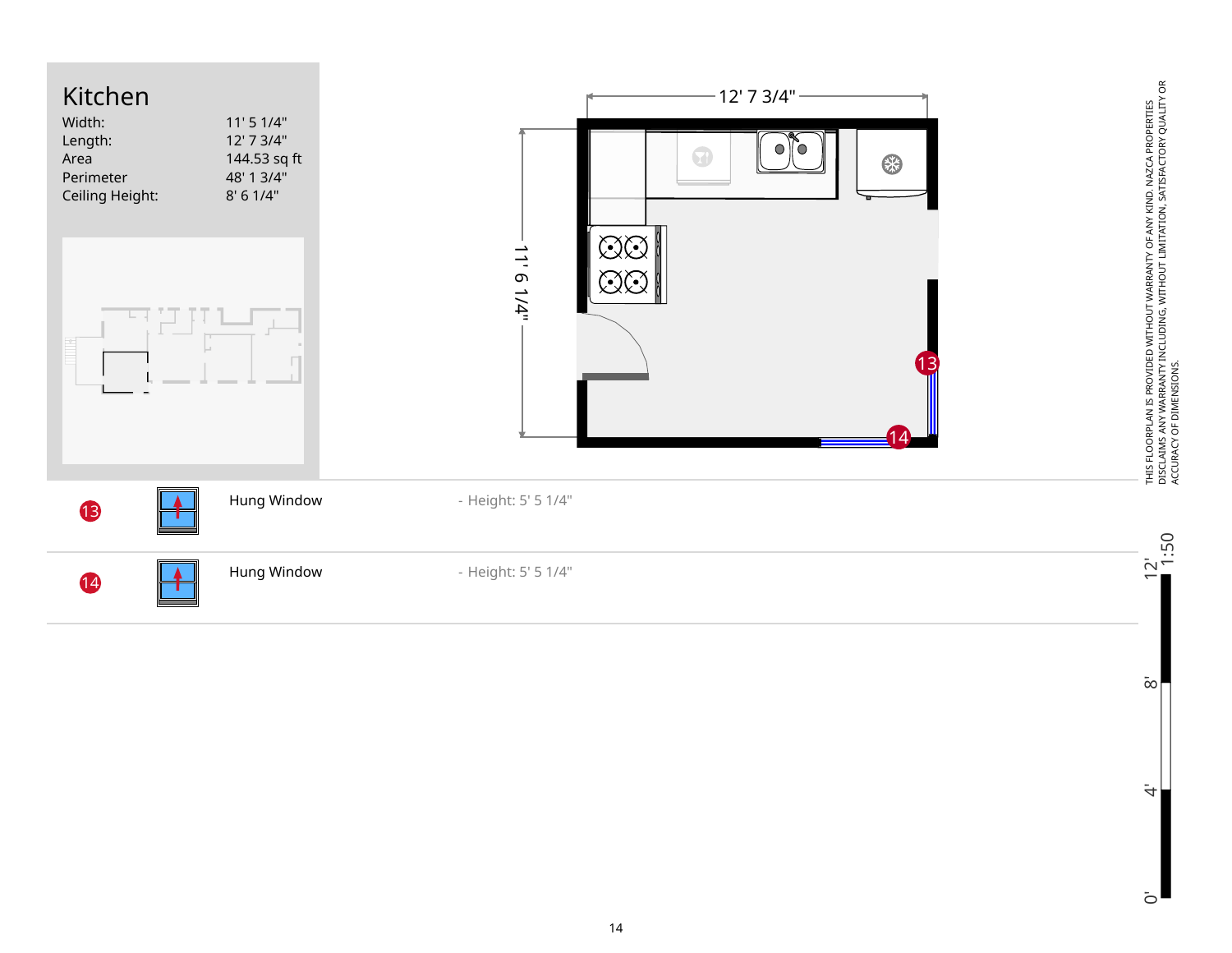



 $0'$  8'  $12'$